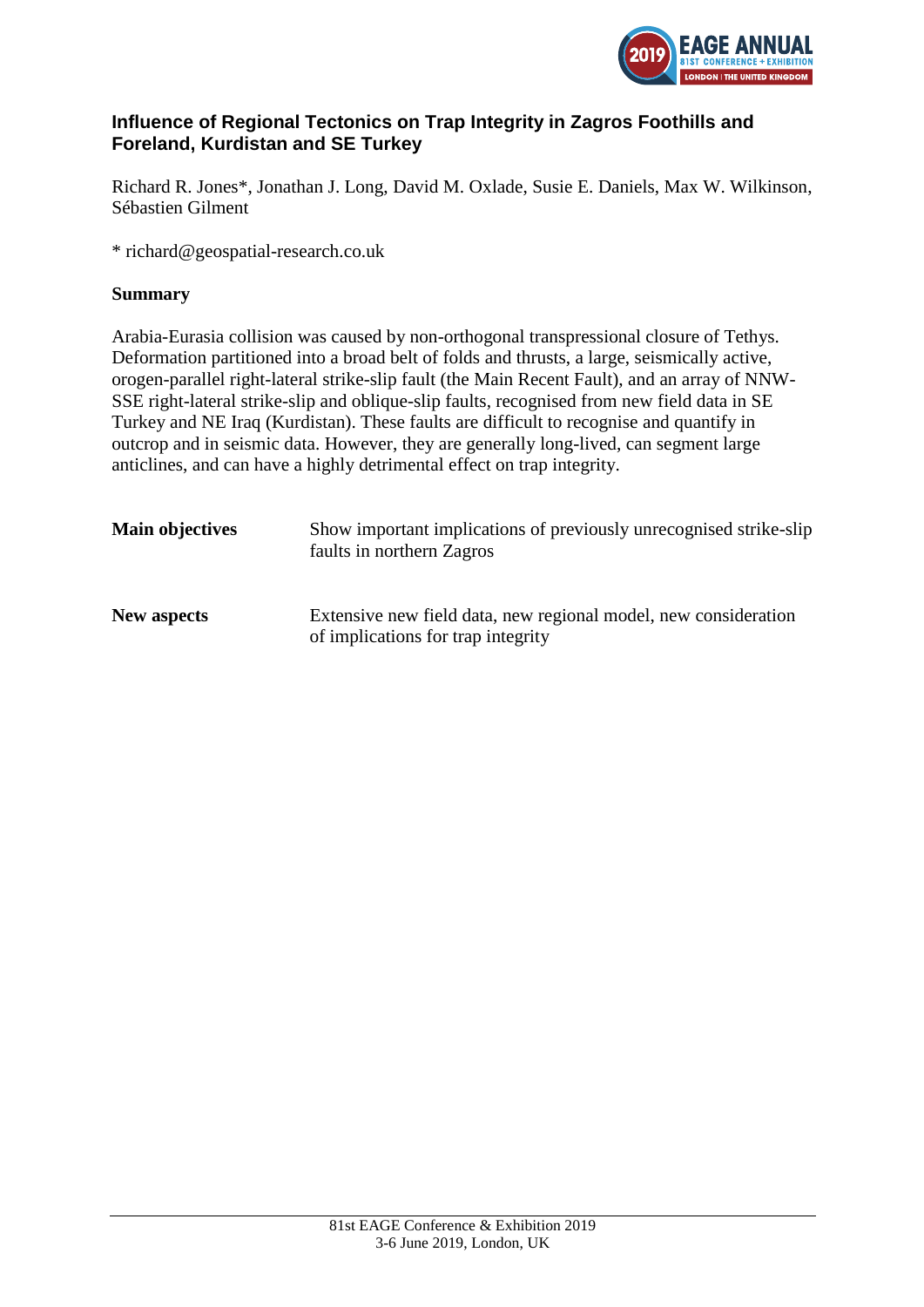

## **Introduction**

The Zagros mountain belt and Mesopotamian foreland remain as one of the World's most prolific regions for hydrocarbon exploration and production. Accumulation of several kilometres of stacked carbonate reservoirs, source rocks, and shale/evaporite seals occurred on the Arabian plate margin through Palaeozoic and Mesozoic times (Sharland et al. 2001, 2004; Aqrawi et al. 2010). Tethyan closure and the resultant Arabia-Eurasia collision in Cenozoic times (Allen & Armstrong, 2008) led to the formation of large anticlinal traps, accompanied by pervasive fracturing of carbonate reservoirs.

Relative plate motion during Zagros collision was oblique to the Tethyan plate margin, as are presentday geodetic measurements of relative plate motions recorded using regional networks of fixed GPS stations (e.g. McClusky et al. 2000, 2003; Homke et al. 2009). The geometry and kinematics of regional tectonic elements in the Zagros (Fig. 1) is typical of transpression zones (Harland 1971; Jones et al. 2004, 2005), and the recognition of the Zagros as an oblique collision zone, rather than a classic fold and thrust belt, has important implications for exploration across the region.



*Figure 1 Overview map showing the main regional tectonic elements of the Zagros. AT = Alandaș Thrust; HZT = High Zagros Thrust; MFF = Main Frontal Fault; MRF = Main Recent Fault; MZT = Main Zagros Thrust; OÇT = Ora-Çukurca & Ortabag-Çiğli Thrusts; ZFF = Zagros Frontal Fault; lin. = lineament. Coordinate system: WGS84. Background topographic data: ESRI, USGS, & NOAA.* 

## **Methodolgy & Datasets**

Primary new data for this study are derived from several hundred days of fieldwork in SE Turkey and NE Iraq carried out since 2009. Data gathered during this work include structural mapping, geological observations, samples for petrographic and biostratigraphic analyses, measurements of bedding orientation, and 35,000 georeferenced field photos. Structural interpretation was supplemented by analysis of additional third-party data: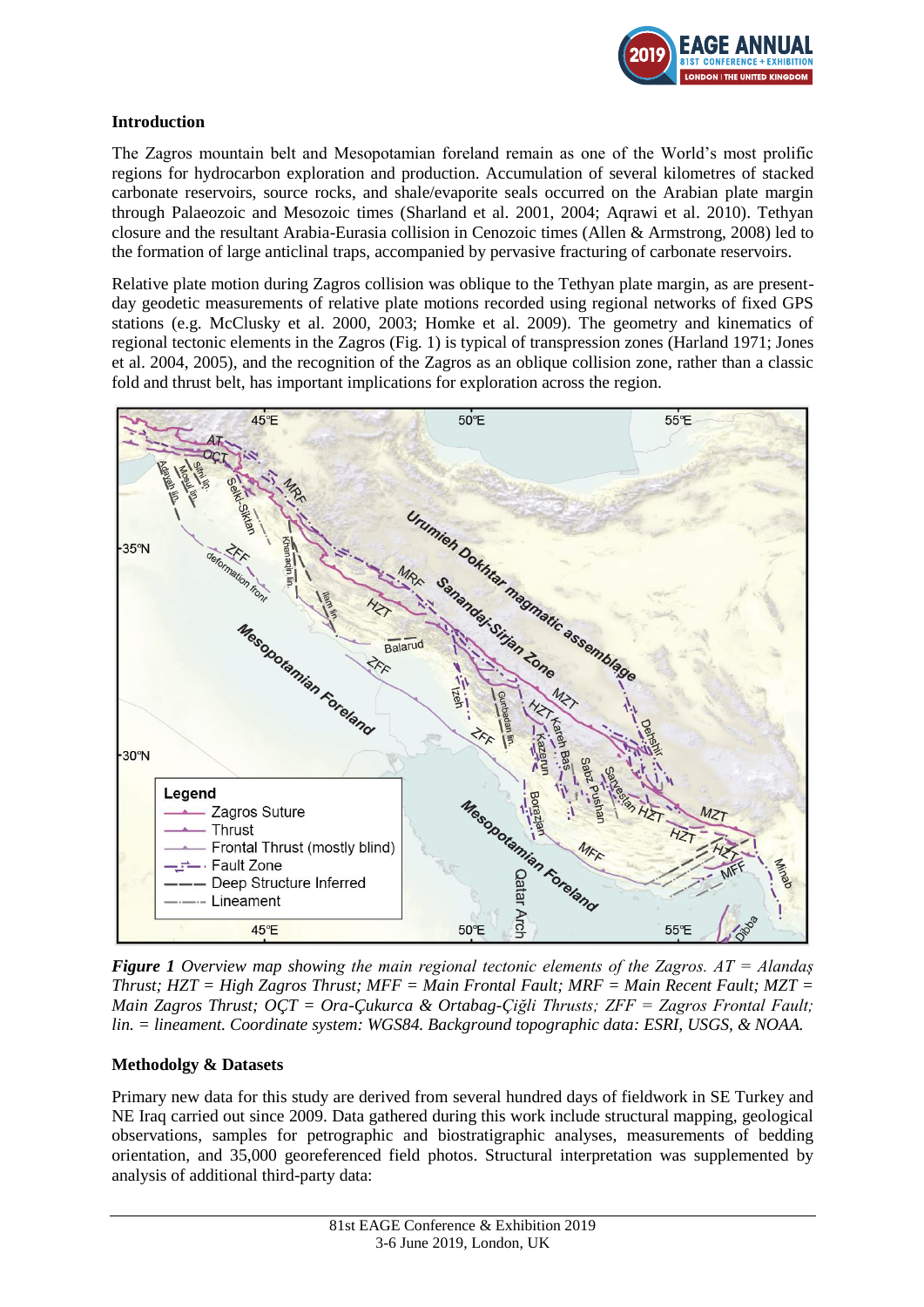

- Multi-spectral satellite data and digital elevation data with a variety of spatial resolutions;
- Geology maps published by national geological surveys in Turkey, Iraq and Iran;
- Published seismological data (https://www.globalcmt.org/; https://earthquake.usgs.gov/);
- Topographic datasets including and topographic maps.
- Published geology maps, cross-sections, outcrop descriptions, biostratigraphic age determinations, sub-surface data etc. in scientific journals, books, theses, and company websites;
- Unpublished geology maps, proprietary maps, biostratigraphic age determinations, and other geological and geophysical data;

New outputs derived from interpretation of the above data include region-wide geological maps, ca. 8,000 km of balanced structural cross-sections, a series of proprietary reports, and a new transpressional model for the northern Zagros, presented here.

#### **Transpression and Strain Partitioning applied to the Northern Zagros**

The geometry and kinematics of the main tectonic elements of the Zagros (Fig. 1) are characteristic of transpression involving regional shortening plus right-lateral strike-slip. Transpressional deformation typically partitions into separate large-scale deformational domains (Figure 2). In the Zagros, shortening (i.e. the "compression" component of the transpression) is accommodated in a broad zone of folds and thrusts that collectively comprise the foreland, foothills, folded belts and the High Zagros. The strike-slip (the "transcurrent" component) is partitioned onto a number of narrower fault zones. A large proportion of strike-slip is accommodated by the seismically active, orogen-parallel right-lateral Main Recent Fault (Talebian & Jackson 2002). Further strike-slip is also accommodated on an array of NNW-SSE faults that cut across the fold belt. In Iran, this array includes the right-lateral Sarvestan, Sabz Pushan, Kareh Bas, Kazerun, Borazjan, Izeh, and Khanaqin faults (Baker et al. 1993; Berberian 1995; Blanc et al. 2003; Authemayou et al. 2009; Tavani et al. 2018). In the folded zone of the northern Zagros our mapping has revealed a comparable array of previously undocumented NNW/SSE faults and lineaments that we infer to extend into the foreland (see Fig. 1 west of Khanaqin)



*Figure 2 Left: Schematic depiction of strain partitioning of transpressional deformation into a broad*  zone of shortening (characterised by folds and thrusts) and a narrower, orogen-parallel zone of *strike-slip (Jones & Tanner 1995; Jones et al. 2005). Right: strike-slip deformation is accommodated on a NW-SE orogen-parallel fault and an array of NNW-SSE synthetic (right-lateral) faults.*

The structural history of these faults and their interaction with adjacent domains that are accommodating shortening is complex. This is illustrated by seismicity across the region that records a wide variety (spatially and temporally) of right-lateral strike slip, oblique-slip and thrust displacements (Fig. 3).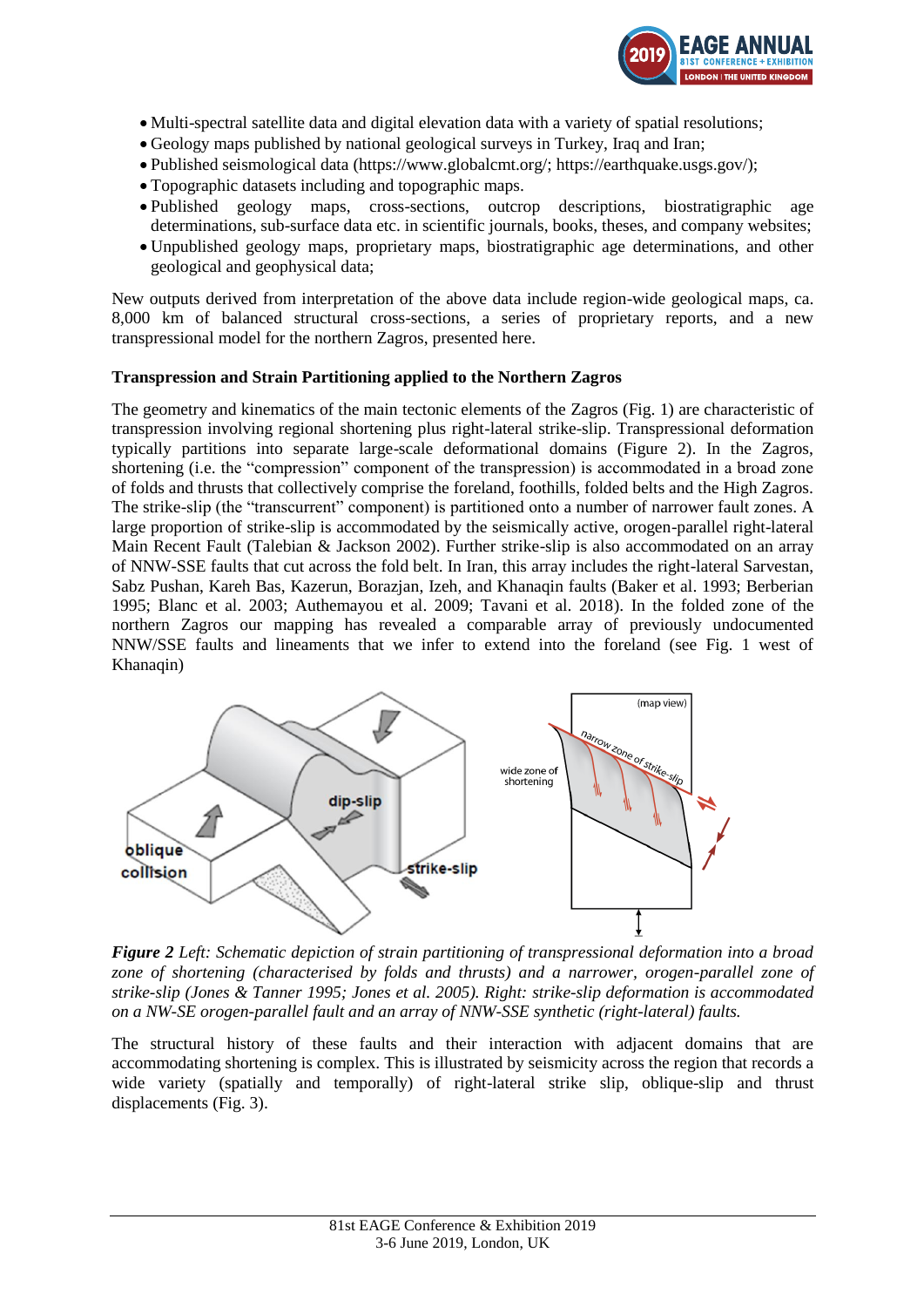

#### **Implications for Exploration**

The array of NNW-SSE strike-slip faults are enigmatic and challenging to characterise; they are likely to be poorly imaged in seismic data, are usually difficult to identify in surface outcrops, and their appearance in satellite imagery is often ambiguous. Importantly, there is often little demonstrable strike-slip offset in younger stratigraphy seen in surface outcrops. Where identified, they typically coincide with an alignment of small-scale faults, sudden dip-changes in bedding, co-aligned ends of anticlines (i.e. the plunging noses of periclines), and coincidence of other poorly defined linear features. Despite their typically benign appearance in the geology seen at surface, these faults are of major significance in the sub-surface, and can have a profound impact on the size and structural integrity of anticlinal traps across the region. This is particularly important in the foothills and foreland where the lower topographic relief and lack of older stratigraphy exposed at surface makes it even more challenging to recognise their existence.



*Figure 3 Recent seismicity in NE Iraq and the Lurestan region of Iran. Focal mechanisms and moment tensor interpretations of larger earthquakes suggest a wide variety of thrust, strike-slip, and oblique-slip displacements. Coordinate system: WGS84. Seismicity data: https://www.globalcmt.org and https://earthquake.usgs.gov. Background topographic data: ESRI, USGS, & NOAA.*

## **References**

Allen, M., Jackson, J., Walker, R. 2004. Late Cenozoic reorganization of the Arabia-Eurasia collision and the comparison of short-term and long-term deformation rates. Tectonics, 23, TC2008.

Allen, M.B., Armstrong, H.A. 2008. Arabia–Eurasia collision and the forcing of mid-Cenozoic global cooling. Palaeogeography, Palaeoclimatology, Palaeoecology 265, 52-58.